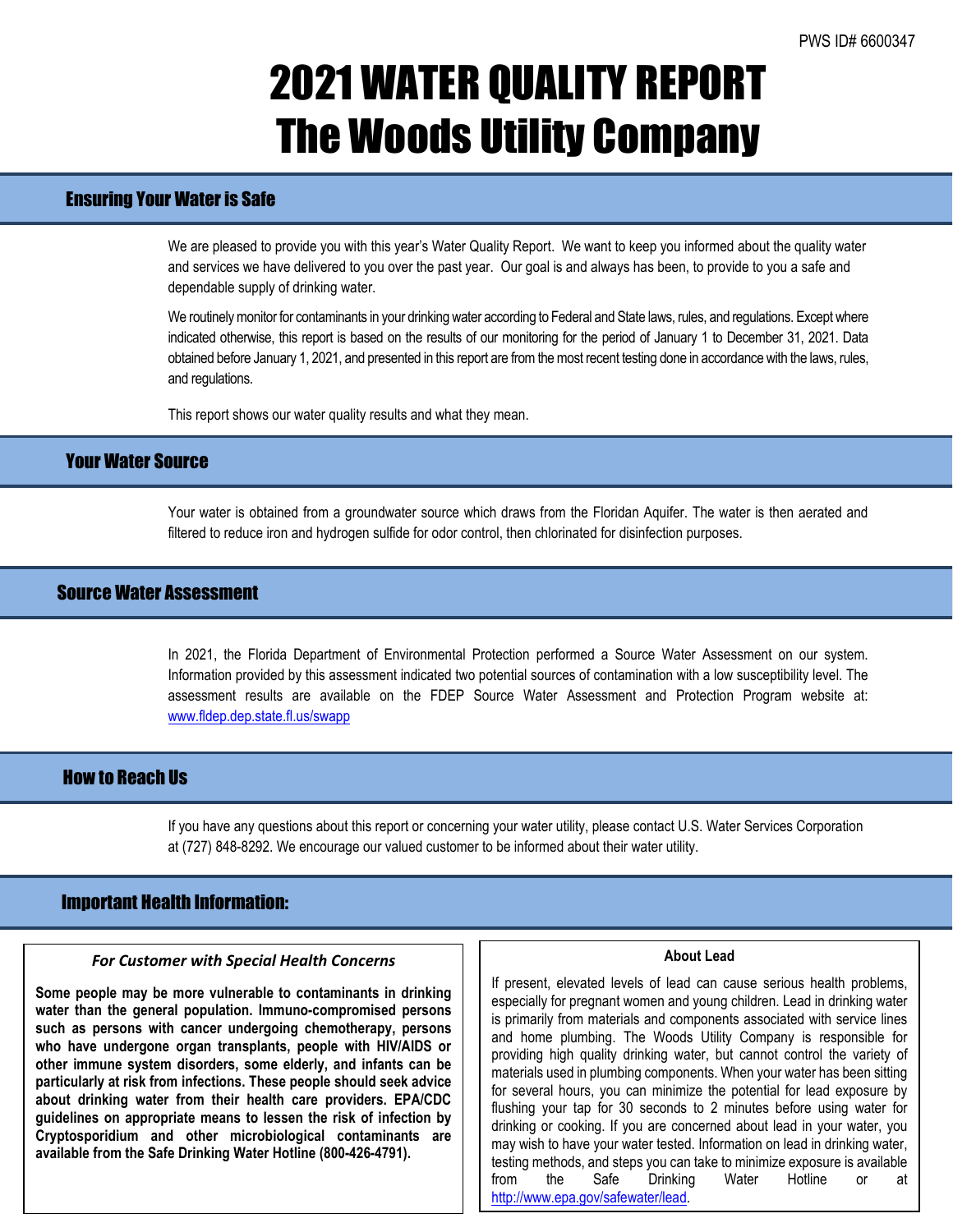# 2021 WATER QUALITY REPORT The Woods Utility Company

### About Your Drinking Water

### **ADDITIONAL HEALTH INFORMATION**

The sources of drinking water (both tap water and bottled water) include rivers, lakes, streams, ponds, reservoirs, springs, and wells. As water travels over the surface of the land or through the ground, it dissolves naturally occurring minerals and, in some cases, radioactive material, and can pick up substances resulting from the presence of animals or from human activity. Contaminants that may be present in source water include:

**(A) Microbial contaminants**, such as viruses and bacteria, which may come from sewage treatment plants, septic systems, agricultural livestock operations, and wildlife.

**(B) Inorganic contaminants**, such as salts and metals, which can be naturally occurring or result from urban stormwater runoff, industrial or domestic wastewater discharges, oil and gas production, mining, or farming.

**(C) Pesticides and herbicides**, which may come from a variety of sources such as agriculture, urban stormwater runoff, and residential uses.

**(D) Organic chemical contaminants**, including synthetic and volatile organic chemicals, which are by-products of industrial processes and petroleum production, and can also come from gas stations, urban stormwater runoff, and septic systems.

**(E) Radioactive contaminants**, which can be naturally occurring or be the result of oil and gas production and mining activities.

In order to ensure that tap water is safe to drink, the EPA prescribes regulations which limit the amount of certain contaminants in water provided by public water systems. The Food and Drug Administration (FDA) regulations establish limits for contaminants in bottled water which must provide the same protection for public health.

Drinking water, including bottled water, may reasonably be expected to contain at least small amounts of some contaminants. The presence of contaminants does not necessarily indicate that the water poses a health risk. More information about contaminants and potential health effects can be obtained by calling the **Environmental Protection Agency's Safe Drinking Water Hotline at 1-800-426-4791**.

### **HOW TO READ THE TABLE**

In the table accompanying this report you may find unfamiliar terms and abbreviations. The following definitions are provided to assist you with understanding the report.

### **Important Definitions:**

- **Maximum Contaminant Level or MCL:** The highest level of a contaminant that is allowed in drinking water. MCLs are set as close to the MCLGs as feasible using the best available treatment technology.
- **Maximum Contaminant Level Goal or MCLG:** The level of a contaminant in drinking water bellow which there is no known or expected risk to health. MCLGs allow for a margin of safety.
- Action Level or AL: The concentration of a contaminant which, if exceeded, triggers treatment or other requirements that a water system must follow.
- **Locational Running Annual Average (LRAA):** the average of sample analytical results for samples taken at a particular monitoring location during the previous four calendar quarters.
- **Maximum Residual Disinfectant Level or MRDL:** The highest level of a disinfectant allowed in drinking water. There is convincing evidence that addition of a disinfectant is necessary for control of microbial contaminants.
- **Maximum Residual Disinfectant Level Goal or MRDLG:** The level of a drinking water disinfectant below which there is no known or expected risk to health. MRDLGs do not reflect the benefits of the use of disinfectants to control microbial contaminants.
- **ND:** Means not detected and indicates that the substance was not found by laboratory analysis.
- **Parts per Billion (ppb) or Micrograms per Liter (μg/l):** One part by weight of analyte to 1 billion parts by weight of the water sample.
- **Parts per Million (ppm) or Milligrams per Liter (mg/l):** One part by weight of analyte to 1 million parts by weight of the water sample.
- Picocurie per Liter (pCi/L): Measure of the radioactivity in water.